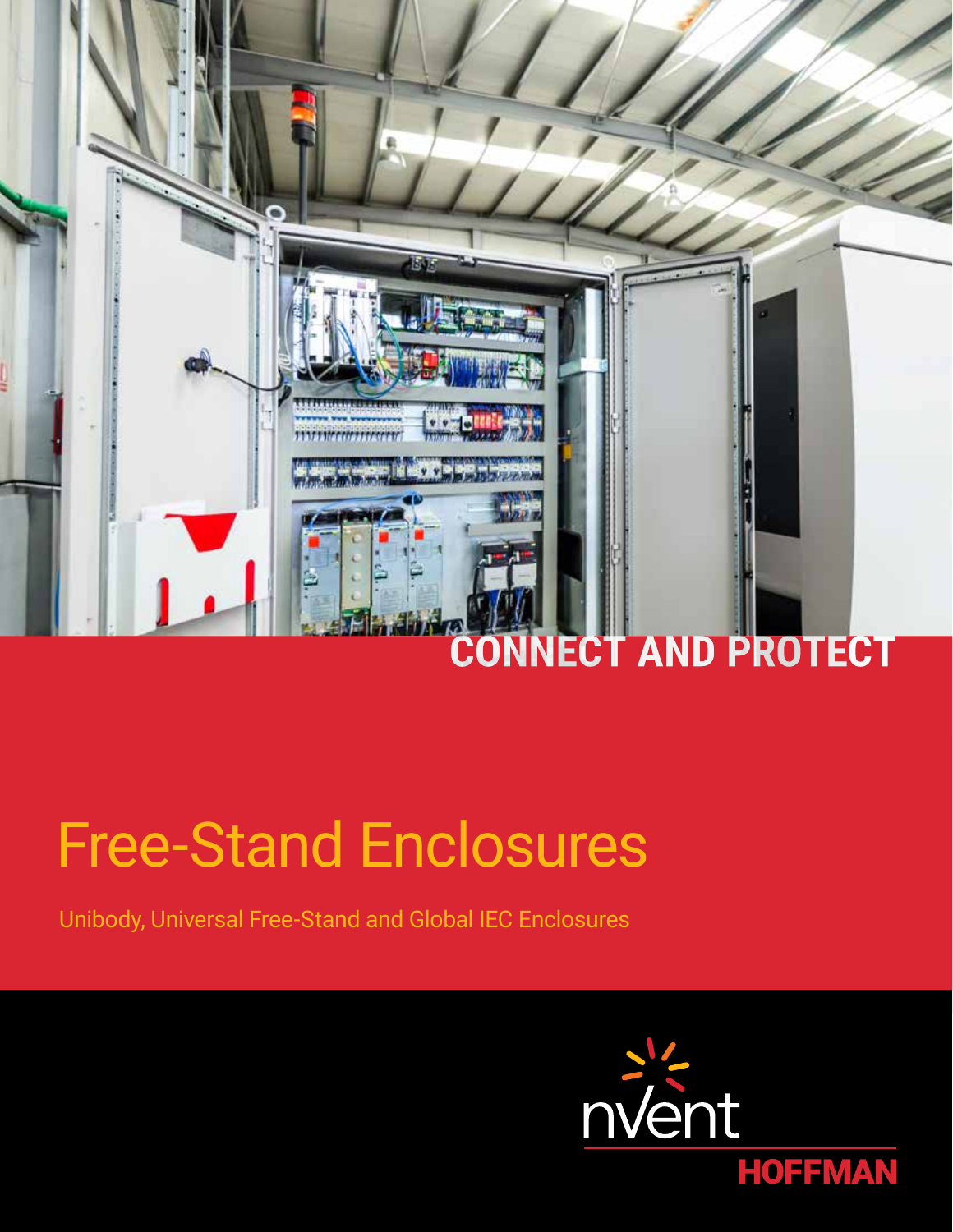



#### **UNIVERSAL FREE-STAND IEC MODULAR FREE-STAND UNIBODY FREE-STAND**

#### **TWO-DOOR WITH FLOOR STANDS DISCONNECT**

| Н: | 60-72 in |
|----|----------|
| w: | 49-73 in |
| D: | 12-18 in |



| <b>ONE DOOR</b><br><b>RIGHT SIDE</b><br><b>OPEN</b> | <b>2 DOOR</b><br><b>BOTH SIDES</b><br><b>OPEN</b> | <b>ONE DOOR</b><br><b>LEFT SIDE OPEN</b> | <b>MODULAR</b><br><b>SINGLE DOOR</b>       | <b>MODULAR</b><br><b>DOUBLE DOOR</b>                                   | <b>MODULAR</b><br><b>FLANGE MOUNT</b>      | <b>MODULAR</b><br><b>SINGLE DOOR</b> | <b>FREE-STAND.</b><br>SINGLE OR DUAL ACCESS | <b>HEAVY-DUTY</b><br><b>FREE-STAND DISCONNECT</b> | <b>TWO-DOOR WIT</b><br><b>STANDS DISCO</b> |
|-----------------------------------------------------|---------------------------------------------------|------------------------------------------|--------------------------------------------|------------------------------------------------------------------------|--------------------------------------------|--------------------------------------|---------------------------------------------|---------------------------------------------------|--------------------------------------------|
| mild steel<br>stainless steel                       | mild steel<br>stainless steel                     | mild steel<br>stainless steel            | mild steel<br>stainless steel              | mild steel                                                             | mild steel                                 | mild steel<br>stainless steel        | mild steel<br>stainless steel               | mild steel<br>stainless steel                     | mild steel<br>stainless steel              |
| IP 66<br>Type 3R, 4, 4X, 12<br><b>IK10</b>          | IP 66<br>Type 3R, 4, 4X, 12                       | IP 66<br>Type 3R, 4, 4X, 12              | IP 55<br><b>TYPE 12, 13</b><br><b>IK10</b> | IP 55<br><b>TYPE 12, 13</b><br><b>IK10</b>                             | IP 55<br><b>TYPE 12, 13</b><br><b>IK10</b> | IP 66<br>TYPE 4, 4X, 12, 13          | Type 3R, 4, 4X, 12                          | Type 3R, 4, 4X, 12                                | Type 3R, 4, 4X, 12                         |
|                                                     | <b>IK10</b>                                       | <b>IK10</b>                              |                                            |                                                                        |                                            | <b>IK10</b>                          |                                             |                                                   |                                            |
| H: 72-84 in                                         | H:<br>72-84 in                                    | H: 72-84 in                              |                                            | H: 70.9 - 86.61 in H: 70.87 - 86.61 in H: 70.87 - 78.74 in H: 78.74 in |                                            |                                      | Н:<br>60-90 in                              | Н:<br>72-90 in                                    | H:<br>60-72 in                             |
| W: 40-78 in                                         | 40-78 in<br>W:                                    | W: 40-78 in                              |                                            | W: 23.62 - 39.37 in W: 47.24 - 62.99 in W: 31.5 - 39.37 in W: 31.5 in  |                                            |                                      | W:<br>24-72 in                              | 28-158 in<br>W:                                   | W:<br>49-73 in                             |
| $D: 18-24$ in                                       | 18-24 in<br>D:                                    | $D: 18-24$ in                            |                                            | D: 19.69 - 31.5 in D: 19.69 - 23.62 in D: 19.69 - 23.62 in D: 23.62 in |                                            |                                      | 18-36 in<br>D:                              | 18-24 in<br>D:                                    | 12-18 in<br>D:                             |

- **Stainless Steel, Mild Steel,** Aluminum, Non-Metallic and Plastic are all core to nVent HOFFMAN's product portfolio
- **By sharing some specifics** like temperature, chemical contact and location the easy to use selector tool can help you find the right material
- Use Ask the Expert for more specific questions or to tailor your solution to unique needs





| <b>NEED</b>              | <b>Universal Free-Stand</b>               | <b>IEC Free-Stand</b> | Unibody Free-Stand |
|--------------------------|-------------------------------------------|-----------------------|--------------------|
|                          |                                           |                       |                    |
| <b>Construction Type</b> | Semi-modular<br>(Bayable with end plates) | Modular               | Unibody            |
| Design Flexibility       | Moderate                                  | Maximum               | Minimal            |
| <b>NEMA Rated</b>        | X                                         | X                     | X                  |
| <b>IEC Rated</b>         | X                                         | X                     |                    |
| Bayable                  | X                                         | X                     |                    |
| Click-in Technology      |                                           | X                     |                    |
| 3D Mounting              |                                           | X                     |                    |
| Universal Type Rating    | X                                         |                       |                    |

**These solutions offer many options and choices for modification and bayable design while keeping things simple, helping you get the right solutions fast.**

- **Build in complex control** schemes with ease
- **Flexibility in accessories** giving you options
- **Easy modification**

#### **MATERIAL SELECTION**

Scan the QR code to access nVent HOFFMAN's **Material Selection Tool**

# **TAKE YOUR PICK!**

nVent HOFFMAN enclosures are designed and built to meet the critical needs of our customers. Whether Unibody, Universal Free-Stand, or Global IEC, these robust enclosures defy dust, corrosive substances, temperature extremes, and the harmful effects of vibrations and shock. nVent HOFFMAN high-performance components and accessories are well suited for a multitude of applications.

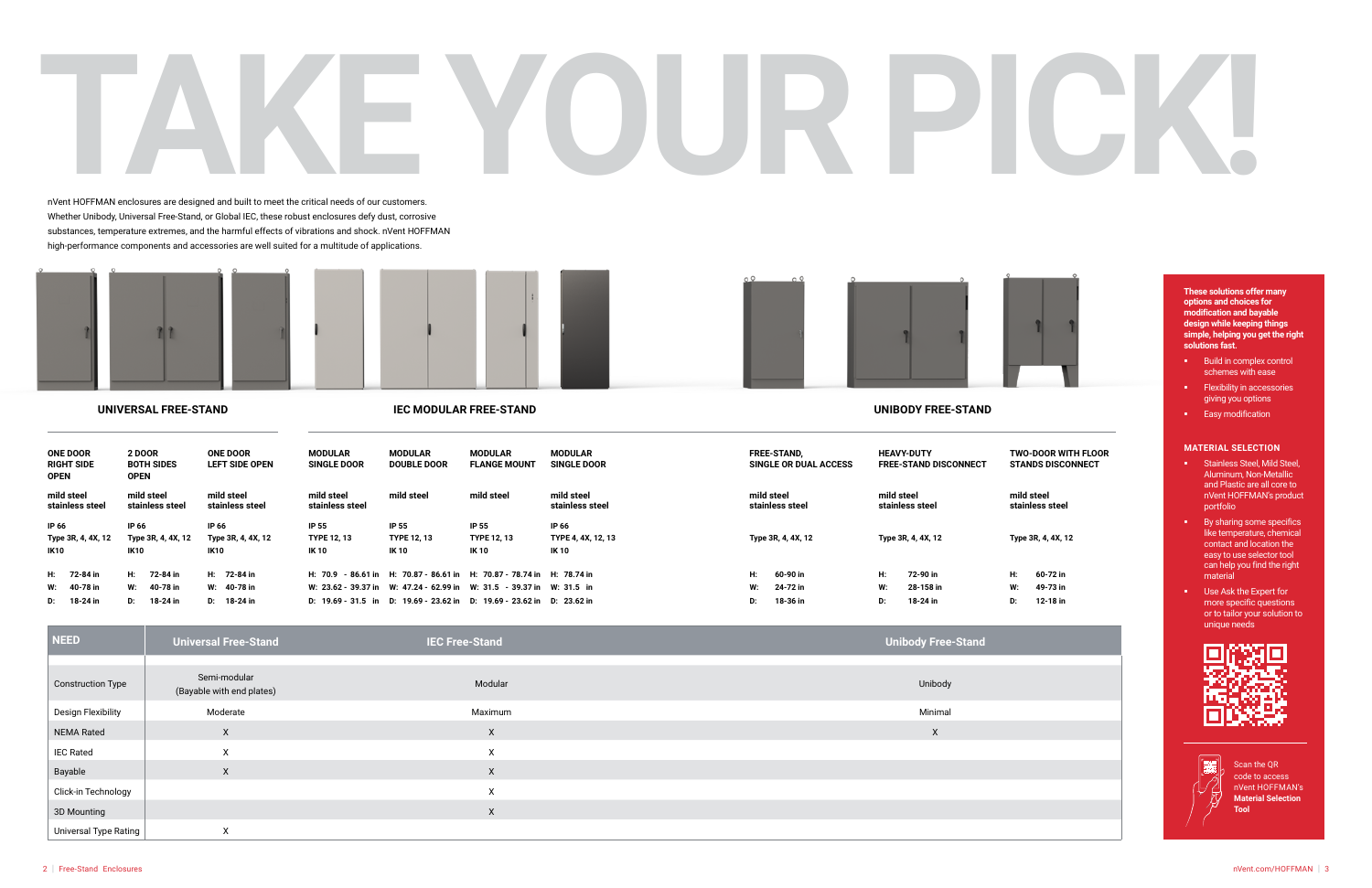# Universal Free-Stand Portfolio

#### **Get to your next project faster!**

Universal Free-Stand enclosures speed design and modification with easy accessory choices for large Unibody enclosures.

These standard enclosures ship faster, modify & assemble faster and increase safety providing you and your customers more time.

- Reduce design time from days to hours with a Universal offering
- $\mathbf{0}$ **FAST DESIGN & DELIVERY**
- Six (6) base Universal Type Rated part numbers provide for custom solutions from in-stock inventory
- Ships within 10 days through Factory or Local Express

#### **UNIVERSAL FREE-STAND BENEFITS**

- Reduce panel installation time by up to 30%
- **Robust Unibody design allows** quick understanding & assembly

- Easily add voltage separation between bays
- Best-in-class interlock keeping high voltage bays shut
- Add Sequestr for complete safety solution

### **02 REDUCE INSTALLATION & LABOR TIME**



**End plate**

**Allows for easy expansion and design flexibility (optional)**

#### **False floor**

**Protects cable runs and provides clean aesthetics**

#### **Side panel**

**Allows for additional component mounting space while maintaining type rating. Available in full and partial configurations**

 $\Omega$ 



**Interlock system**



 $0<sup>0</sup>$ 

**Removable center post & improved interlock**



#### **Barrier panel**

**Separate high and low voltage to improve safety**

#### **Upgraded center post**

**Easy center post installation with jack screw design**

| <b>Bulletin</b> | <b>Description</b>     |
|-----------------|------------------------|
| A35             | Mild Steel             |
| A35S            | <b>Stainless Steel</b> |
| A35Y            | Accessories            |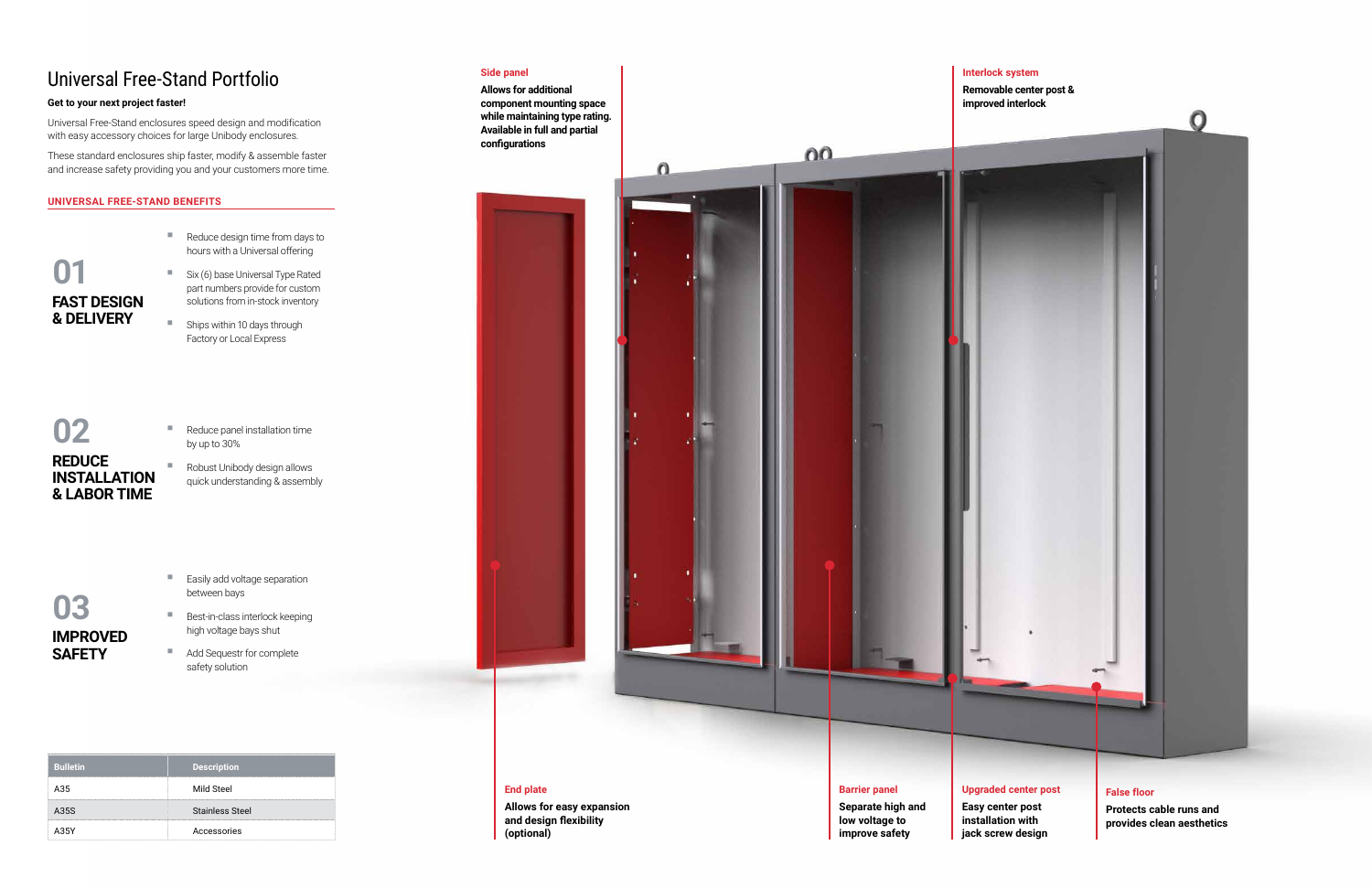#### **Click-in** Side panel hanging **Click-in baying brackets** Global IEC Portfolio **side panel Redefine simplicity when assembling & ordering.** Accelerate the design and installation process with nVent HOFFMAN's Global IEC Modular Floor Standing enclosures. Interchangeable accessories and tool-free design help simplify assembly. Streamline ordering with a single global part number. **IEC BENEFITS** Reduce assembly time of joined enclosures by 14 minutes with patented tool-free, **01** Click-In Technology **FAST Simplify specification, ordering,** and stocking of accessories with **TERRETARY ASSEMBLY TELEVI** full compatibility across floor standing enclosure families **INSERT** VERBERIGEN **Proven design and reliable Termina** accessories provide reliable **02** protection Hardware and handles are **OPTIMUM**  mounted outside gasket path on **PROTECTION** doors and covers. Leaving the protected area unaffected **Global certifications (NEMA and** IEC) meet customers needs **03** across the world **Easy to add accessories allow for APPEALING**  simple updates and changes **DESIGN Bulletin Description** FC1 FIDO Floor Stand Combinable FCD Floor Stand Comb Disconnect FCHP FIoor Stand Comb High Protection FCS FLOOR Stand Comb Stainless **Click-in**  FCSY Stainless Combinable Accessories **IP 66 Side panel mounting**  FCY Floor Stand Comb Accessories **S-shape profiles Locking system baying kit Two pin hinges**

#### **Click-in filler plate Low water absorption gasket**

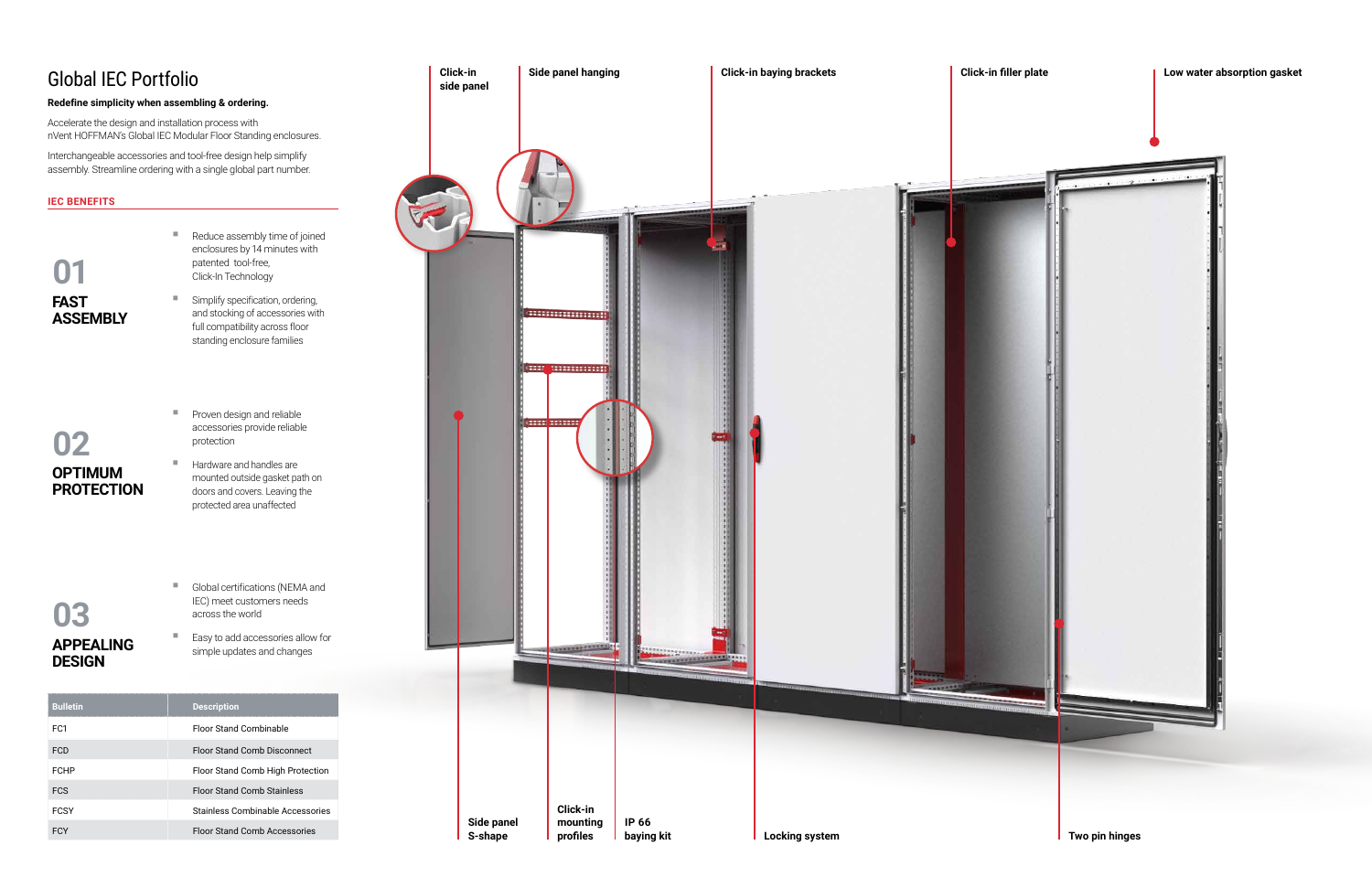# Unibody Portfolio

#### **Time-tested and proven enclosures you can trust!**

The rugged, welded Unibody enclosure ensures control panel reliability even in the harshest of environments. This offering does not require extensive assembly and is easy to specify for your application.

- Individual part numbers that deliver everything you need
- **Flexible modification and** customization to meet your specifications

#### **UNIBODY BENEFITS**

**Broad selection of product types,** materials and configurations specifically designed for applications in Energy, Infrastructure, Industrial and others



- **Enclosures that meet global** industry standards
- **Backed by global manufacturing** and support for both local and multi-national customers
- **Heavy-duty 3 point latching** mechanism

**02 BROAD APPLICATIONS**

**03**

**ROBUST DESIGN**

**Concealed,** 

**Heavy-duty**

**Continuously welded seams** **3-Point latching mechanism**



| <b>Bulletin</b>                | <b>Description</b>                    |
|--------------------------------|---------------------------------------|
| A30, A30S                      | Free-stand, Single or Dual Access     |
| A28, A28M1, A28M2, A28MM, 28S4 | Heavy-duty Free-Stand Disconnect      |
| A21. A21S4                     | Two Door with Floor Stands Disconnect |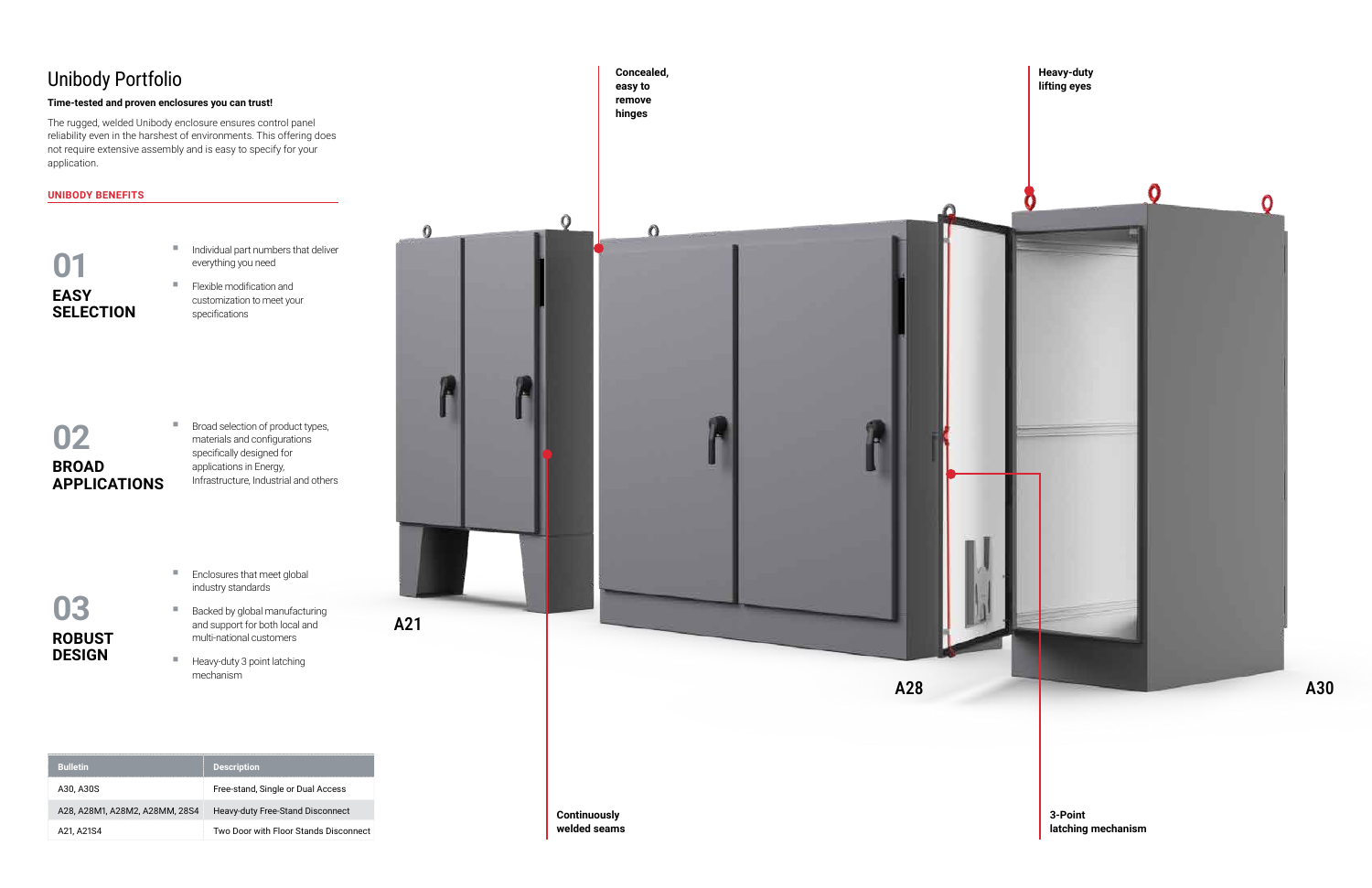## Climate Control



nVent HOFFMAN delivers the industry's most comprehensive protection portfolio for a vast range of applications. The integration of nVent HOFFMAN's enclosures and industry leading climate control portfolio offers best-in-class performance and protection.

- Advanced cooling products designed to complement offering of standard enclosures
- Ensures complete solution is engineered to maintain rating and certification
- Single source accountability for support, service, ordering and purchasing

#### **HEAT DAMAGES AND REDUCES THE LIFE OF YOUR ELECTRONICS**

Keeping your electronics cool is essential to maximizing the life cycles of your electronic devices, reducing capital expenses, and keeping your business running. ■ 800-60,000 BTU (234 - 17584 Watts) nominal capacity cooling available for indoor, outdoor, and harsh environments

Advanced corrosion protection available

■ Built in flanges for easy installation

UL Type 12, 3R, 4, 4X and IP56 ratings available



#### **POSSIBLE CONSEQUENCES OF HEAT**

Heat build-up can adversely affect industrial controls creating the potential for:

- De-rated drive performance
- $\blacksquare$  Intermittent fluctuations in I/C-based devices
- **MTBF** decreases exponentially
- Catastrophic component failure
- **Hours of factory downtime**















# Climate Control Range

- 24/7/365 service availability
- Online service requests
- $\blacksquare$  In-stock availability for selected cooling parts
- Global coordination of service and maintenance programs
- $\blacksquare$  Expedited service and parts availability
- Extensive reporting capabilities including up-to-date status monitoring

#### **A wide range of thermal management solutions for critical applications.**

#### **AIR CONDITIONERS**

Improve uptime by protecting critical components:

Remote access control available

#### **SIDE-MOUNT FILTER FANS**

 $\blacksquare$  Airflows ranging from 12 m<sup>3</sup>/h to 560 m<sup>3</sup>/h

**IP54/IP55 protection degree** 

■ Click-Fit installation feature

#### **CLIMATE CONTROL ACCESSORIES**

Monitor, manage and protect your valuable equipment with nVent HOFFMAN's selection of temperature controls, heaters, and dehumidifiers.

#### **COVERAGE YOU CAN COUNT ON**

With nVent HOFFMAN, you're assured of the most complete maintenance and service offerings. That means reduced downtime, higher levels of overall system performance, and maximum operational life for your protected equipment. Our product quality and complete aftermarket care keeps your equipment running.

#### **LOCAL AVAILABILITY MEANS YOU GET PARTS FASTER**

In each global region, our local distributors have access to large inventories of service parts. Many nVent HOFFMAN parts are usually available in-stock or shipped within hours, versus shipping delays that can last weeks.